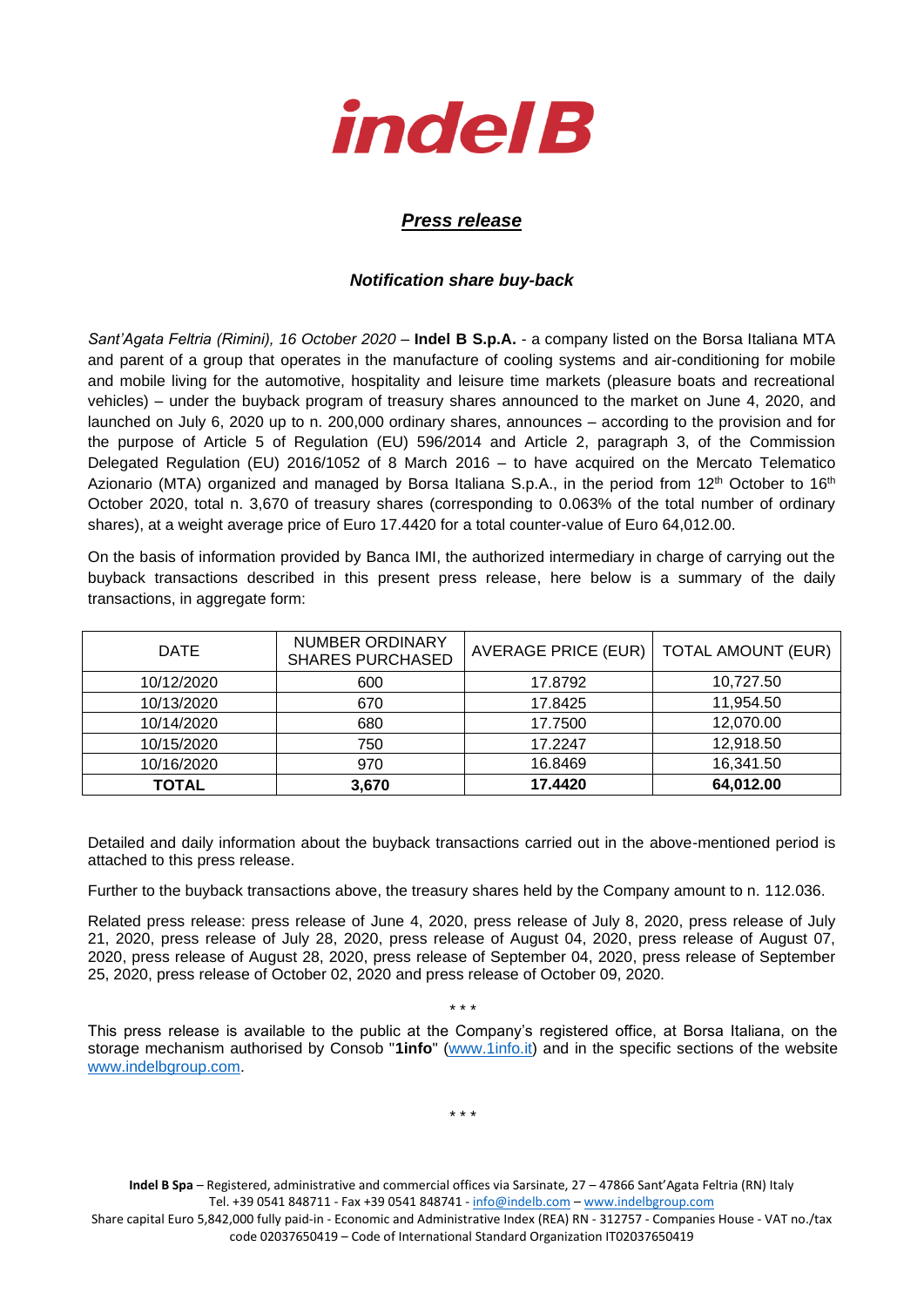*Indel B S.p.A. is a company listed on the MTA segment of the Italian stock exchange and is controlled by AMP.FIN S.r.l., in turn held entirely by the Berloni family. Indel B S.p.A. heads an important Group that operates worldwide and has been active for the last 50 years in the mobile cooling sector applicable to the Automotive, Leisure time and Hospitality cooling segments. The Group also operates in mobile climate control, with specific reference to the Automotive market, represented by commercial vehicles, minibuses, ambulances, agricultural and earth-moving machinery, and in the Cooling Appliances sector, which mainly comprises cellars for storing wine and small refrigerators for storing milk. The company has a market cap of approximately Euro 99 million.*

## **Contact details**

| <b>INDEL B</b>              | POLYTEMS HIR                   | FAST-COM                       |
|-----------------------------|--------------------------------|--------------------------------|
| CFO & IR                    | IR and Financial Disclosures   | <b>Media Relations</b>         |
| Mirco Manganello            | Bianca Fersini Mastelloni      | Paolo Santagostino             |
| +39 0541 848 711            | +39 06.69923324; +39 336742488 | +39 349 3856585                |
| mirco.manganello@indelb.com | b.fersini@polytemshir.it       | paolo.santagostino@fast-com.it |